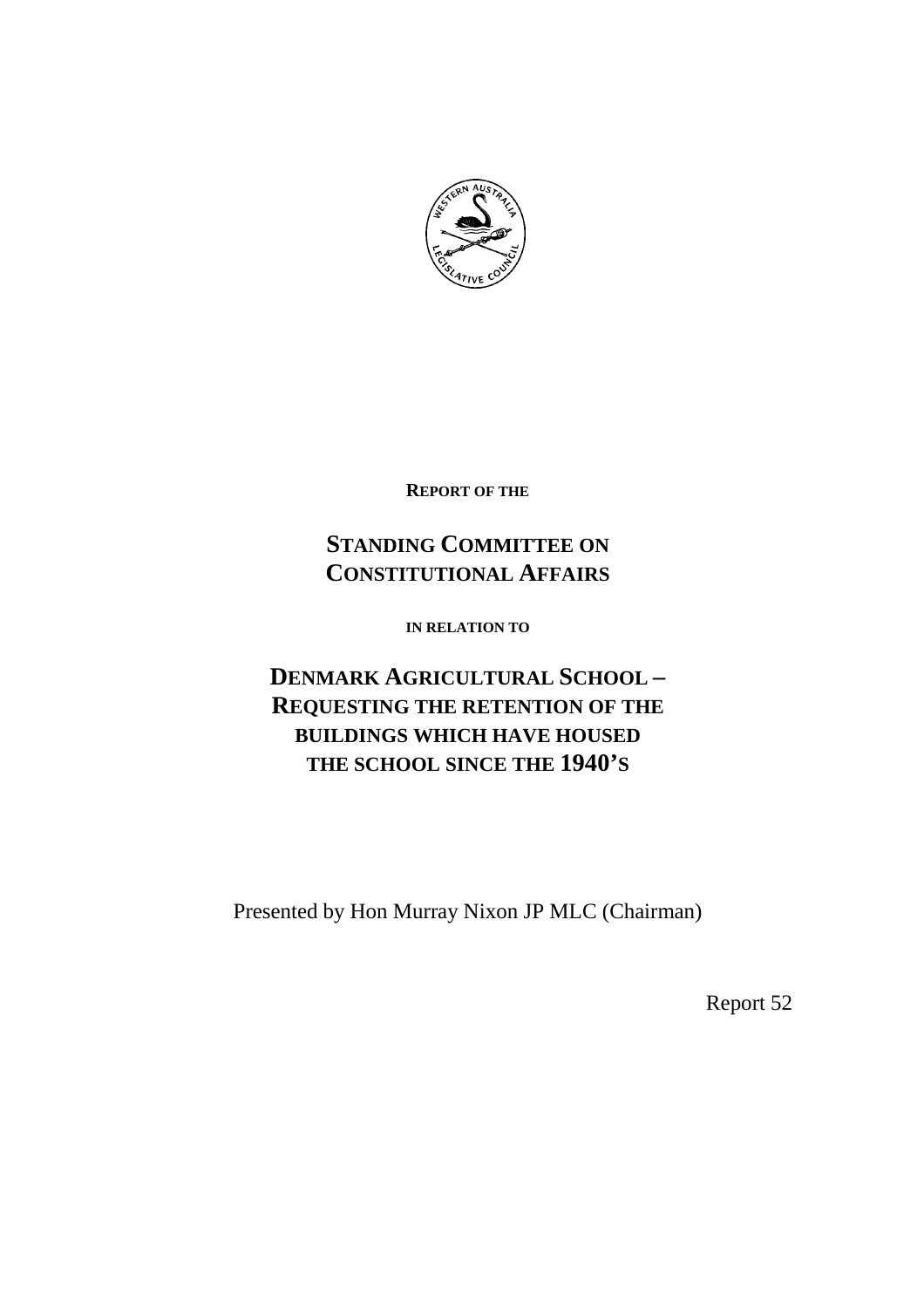# **STANDING COMMITTEE ON CONSTITUTIONAL AFFAIRS**

#### **Date first appointed:**

December 21 1989

#### **Terms of Reference:**

- 1 The functions of the committee are to inquire into and report on:
	- a) the constitutional law, customs and usages of Western Australia;
	- b) the constitutional or legal relationships between Western Australia and the Commonwealth, the States and Territories,

and any related matter or issue;

- c) a bill to which SO 230 (c) applies but subject to SO 230 (d);
- d) any petition.
- 2 A petition stands referred after presentation. The committee may refer a petition to another standing committee where the subject matter of the petition is within the terms of reference of that standing committee. A standing committee to which a petition is referred shall report to the House as it thinks fit.

#### **Members as at the time of this inquiry:**

Hon Murray Nixon JP MLC (Chairman) Hon Ray Halligan MLC Hon Ken Travers MLC

#### **Staff as at the time of this inquiry:**

Ms Felicity Beattie, Advisory Officer Mr David Driscoll, Committee Clerk

#### **Address:**

Parliament House, Perth WA 6000, Telephone (08) 9222 7222 Website: http://www.parliament.wa.gov.au

#### **ISBN 0 7307 6404 4**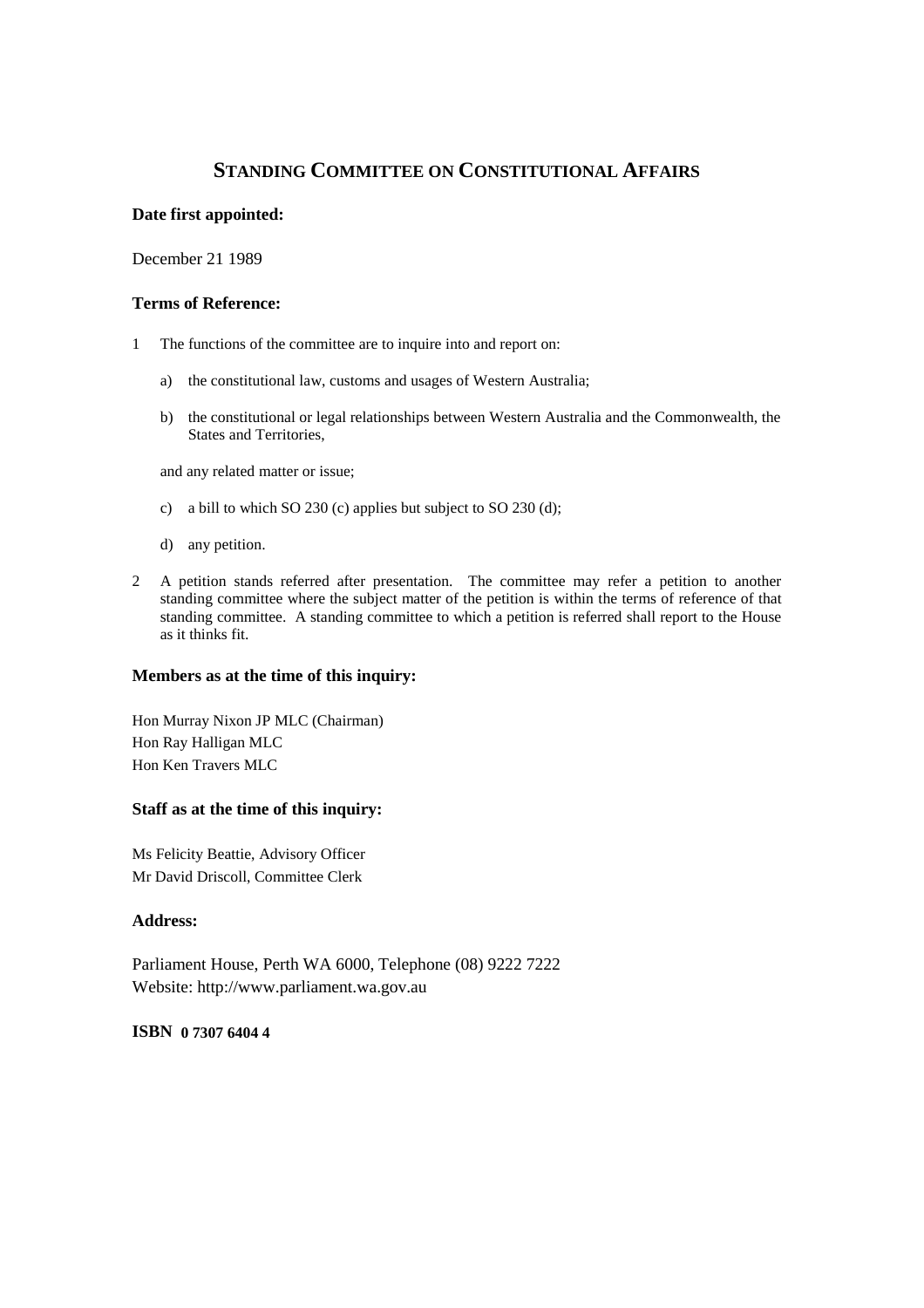# **CONTENTS**

| 1              |                                                                                                                                     |
|----------------|-------------------------------------------------------------------------------------------------------------------------------------|
| 2              |                                                                                                                                     |
| 3              | PROCEEDINGS IN THE LEGISLATIVE COUNCIL - QUESTION TIME, TUESDAY NOVEMBER                                                            |
| $\overline{4}$ |                                                                                                                                     |
| 5              |                                                                                                                                     |
| 6              |                                                                                                                                     |
| $\tau$         |                                                                                                                                     |
| 8              |                                                                                                                                     |
| 9              | SCOPING STUDY INTO THE ESTABLISHMENT OF THE CENTRE FOR THE TWENTY-FIRST<br>CENTURY IN THE DENMARK AGRICULTURAL COLLEGE BUILDINGS 15 |
| 10             |                                                                                                                                     |
|                |                                                                                                                                     |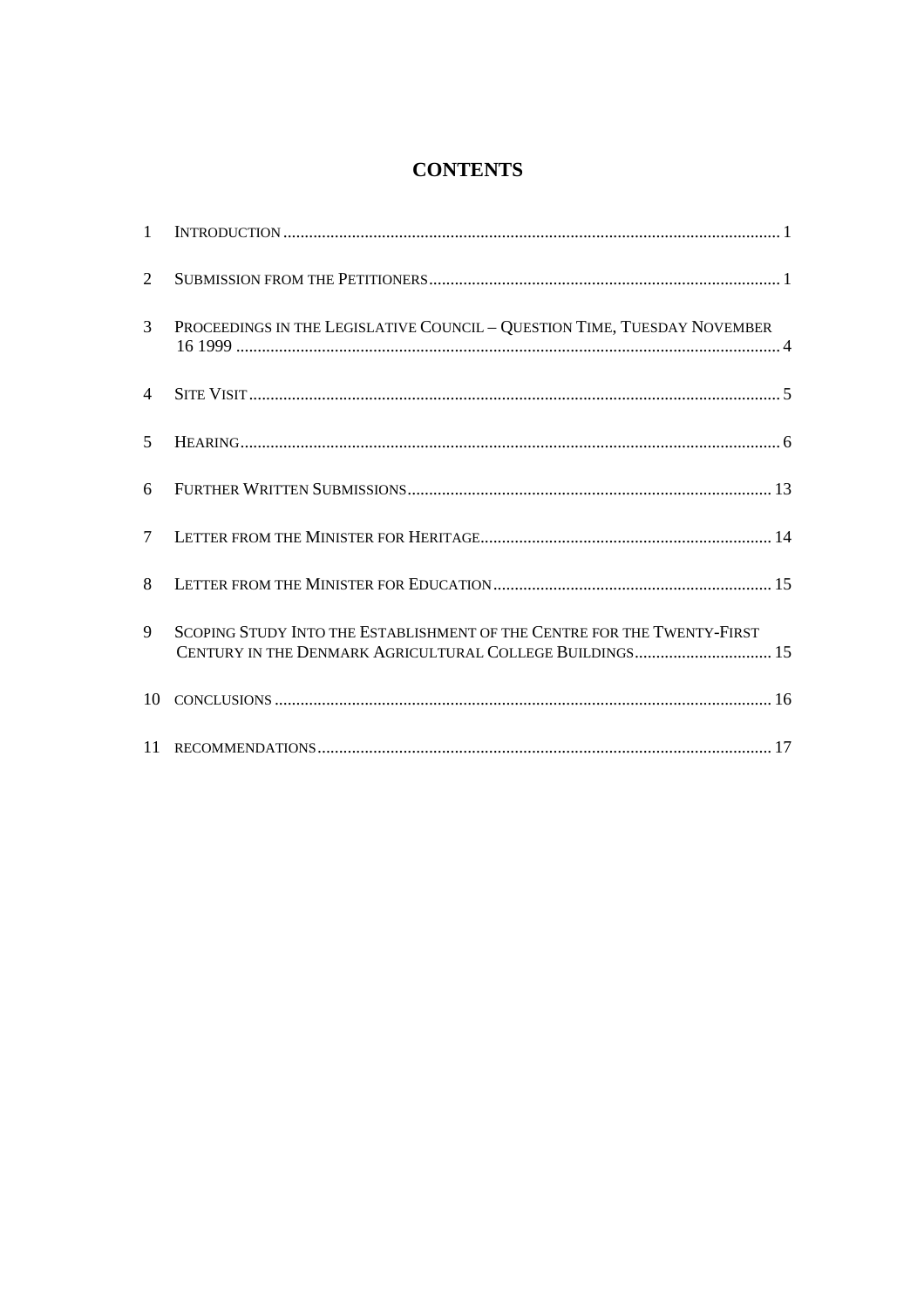#### **REPORT OF THE STANDING COMMITTEE ON CONSTITUTIONAL AFFAIRS**

#### **IN RELATION TO**

## **DENMARK AGRICULTURAL SCHOOL – REQUESTING THE RETENTION OF THE BUILDINGS WHICH HAVE HOUSED THE SCHOOL SINCE THE 1940'S**

## **1 INTRODUCTION**

- 1.1 On October 13 1999 Hon Muriel Patterson MLC tabled a petition *(Tabled Paper # 244)* requesting that the Legislative Council will give consideration to the retention of the brick and tile buildings (dormitory and administration/dining) which have housed the Denmark Agricultural School since the 1940's. The petitioners also requested that the Legislative Council "approve their use as a centre for the  $21<sup>st</sup>$  century, where the heritage buildings are integral in the promotion of community education and innovation for sustainable living".
- 1.2 In accordance with its standard procedure, the Committee sought submissions from the principal petitioner and Hon Muriel Patterson MLC.

## **2 SUBMISSION FROM THE PETITIONERS**

#### **Background**

- 2.1 The Committee received a submission from Mr Clive Malcolm dated November 8 1999. Mr Malcolm advised that the Committee's letter to the principal petitioner had been passed to him for reply on behalf of the recently formed Ag School 2000 Committee which is now responsible for moves to have the old buildings retained.
- 2.2 Mr Malcolm advised the Committee that the Education Department of Western Australia (EDWA) is in the process of having a new district high school and a new agricultural college constructed in Denmark. The new district high school is close to the old agricultural college buildings.
- 2.3 The Committee was advised that consideration was given to converting the old buildings into classrooms and incorporating them into the new high school. The old buildings were also offered to TAFE. Neither of these alternatives proved possible due to funding problems and it was decided to demolish the buildings.

F:\DATA\CA\CARP\Ca052rp.doc 1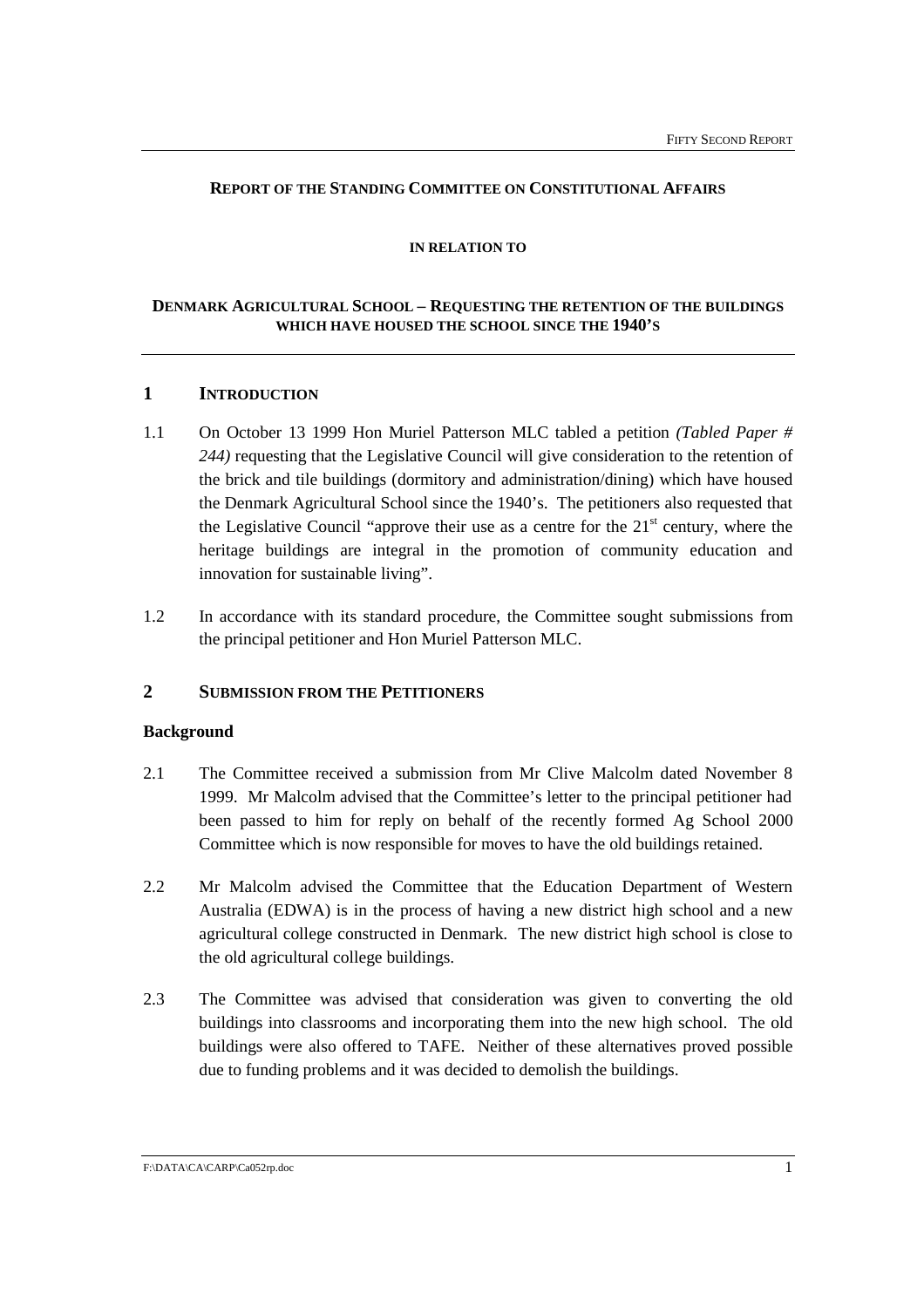- 2.4 The Denmark Historical Society referred the buildings to the Heritage Council who indicated a desire for the dormitory buildings to be kept. The buildings are on the Municipal Inventory of Heritage of the Denmark Shire.
- 2.5 The Denmark Historical Society sought support within the Denmark community for the retention of the buildings. Mr Malcolm advised the Committee that the Denmark Shire has approved in principle the retention of the buildings on condition that they are not a financial burden to the Shire of Denmark and that they in no way prejudice the operation of the new District High School and the new agricultural college.
- 2.6 Mr Malcolm advised the Committee that there are, in addition to the Denmark Historical Society, 11 community organisations that support in principle the retention of the buildings. Mr Malcolm also informed the Committee that in the process of collecting signatures on the petition, it was noted that of those people approached there was at least a 90 per cent positive response and a general concern to have the old buildings put to a good use.
- 2.7 With the support of other organisations, the Denmark Historical Society organised a community consultation with a facilitator from the Department of Commerce and Trade. The consultation formulated a mission statement for the future of the buildings which forms the basis for the petition to the Legislative Council and which states:

"To be a centre for the  $21<sup>st</sup>$  century, where the heritage buildings are integral to the promotion of community education and innovation for sustainable living."

- 2.8 Those organisations supporting the retention of the buildings have now formed the Ag School 2000 Committee to co-ordinate efforts to have the buildings retained and to oversee the preparation of a feasibility study concerning the implementation of the mission statement. The feasibility study will be conducted by Green Skills Inc.
- 2.9 Mr Malcolm advised that the Denmark Historical Society has requested the Minister for Education to place a moratorium on demolition at least until the community consultation process has been completed, but so far the Minister has refused.

#### **The Old Agricultural College Buildings**

2.10 In his submission, Mr Malcolm advised the Committee that the old buildings which remain consist of a dormitory block capable of sleeping 50 persons and a dining and administration building where about 100 people can be fed at one sitting. The Committee was advised that these buildings are brick and tile and have been assessed for the Heritage Council by Palassis Architects as a well designed and constructed example of post-war austerity architecture in generally sound condition.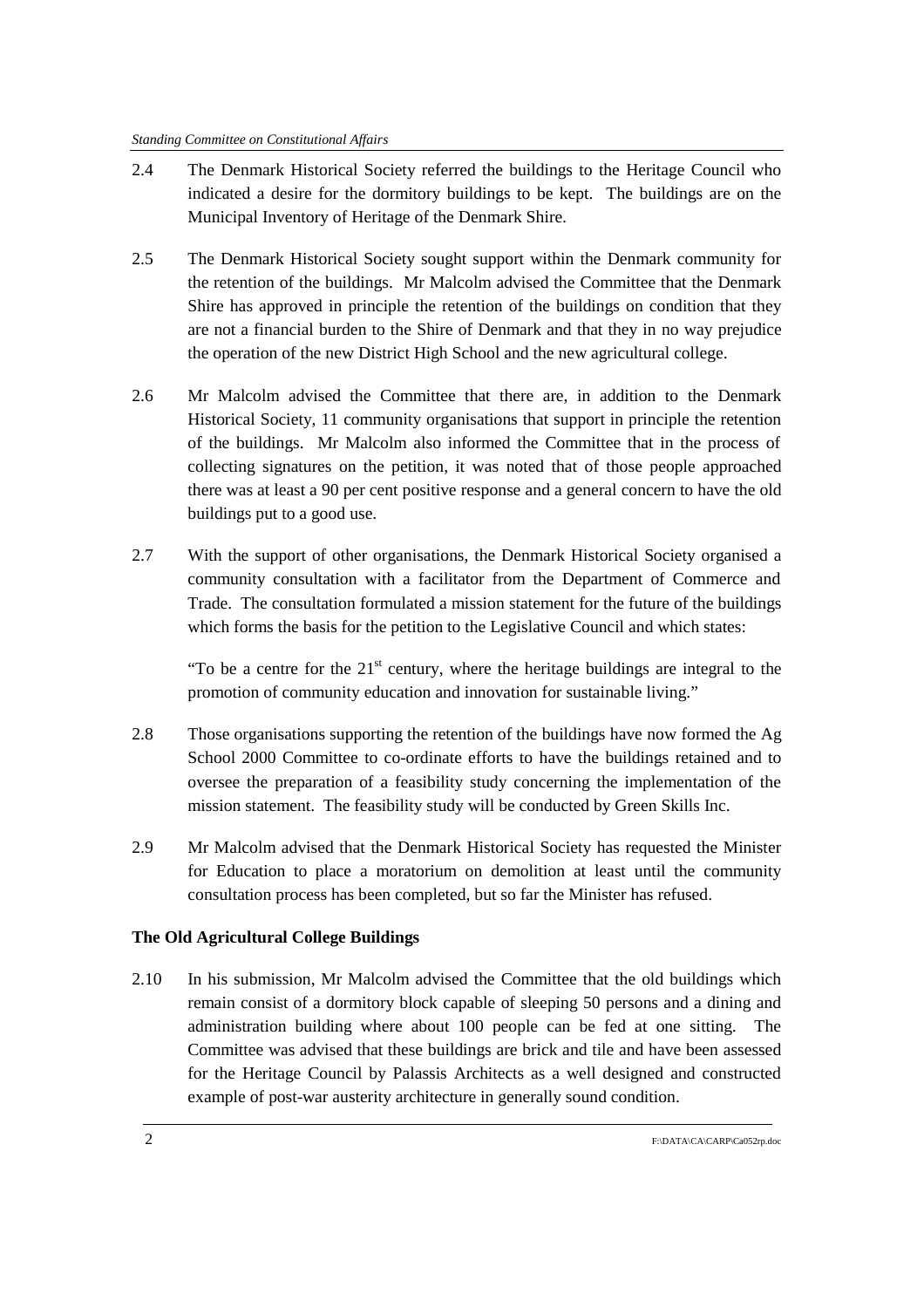- 2.11 In addition, there are two wood framed buildings behind the brick buildings which house two classrooms, a library and a recreation room.
- 2.12 Mr Malcolm informed the Committee that none of the buildings in stage one of the new district high school impinges on any of these buildings. There is minor coincidence with stage two which is at least ten years off and there is ample room for adjustments to the future layout to accommodate the old buildings.
- 2.13 In his submission Mr Malcolm also noted that between the old buildings and South Coast Highway are mature gardens which form an excellent entrance statement for Denmark. The EDWA plans show roads and car parks on the site of the old buildings and the garden.
- 2.14 Mr Malcolm submitted that the brick and tile buildings are of about  $1350m^2$  in area and would cost approximately \$1.5 million to replace. They form one of the most substantial building complexes in Denmark and have been generally well maintained by the EDWA. Contract and Management Services allow for yearly maintenance costs of three per cent of replacement value for buildings of this type and age. Mr Malcolm estimated that the maintenance costs for the buildings are therefore likely to be about \$45 000 per annum.
- 2.15 The Committee was informed that the Agricultural College currently lets out the buildings during school holidays. The returns are such that the Ag School 2000 Committee believes that it is likely that the maintenance costs could be covered by letting out the buildings provided they were available for the whole year.

## **The Proposal**

- 2.16 Mr Malcolm advised the Committee that the Denmark community proposed that the buildings be used as a field study centre with the theme of Sustainable Living. The facilities would be available for school camps, group conferences, retreats, training courses, seminars and similar activities. Mr Malcolm submitted that the Committee envisaged that the facilities would complement the high school and the agricultural college and provide great benefit to the Denmark community through employment and commerce.
- 2.17 Mr Malcolm submitted that it is highly likely that if the facilities are saved, they will also be used by TAFE who are predicting major increases in demand for courses.
- 2.18 The Committee was advised that the Ag School 2000 Committee plans to have a feasibility study done to determine the practicability of establishing a centre which would be self-funding. There may be a need for a grant initially to repair the

F:\DATA\CA\CARP\Ca052rp.doc 3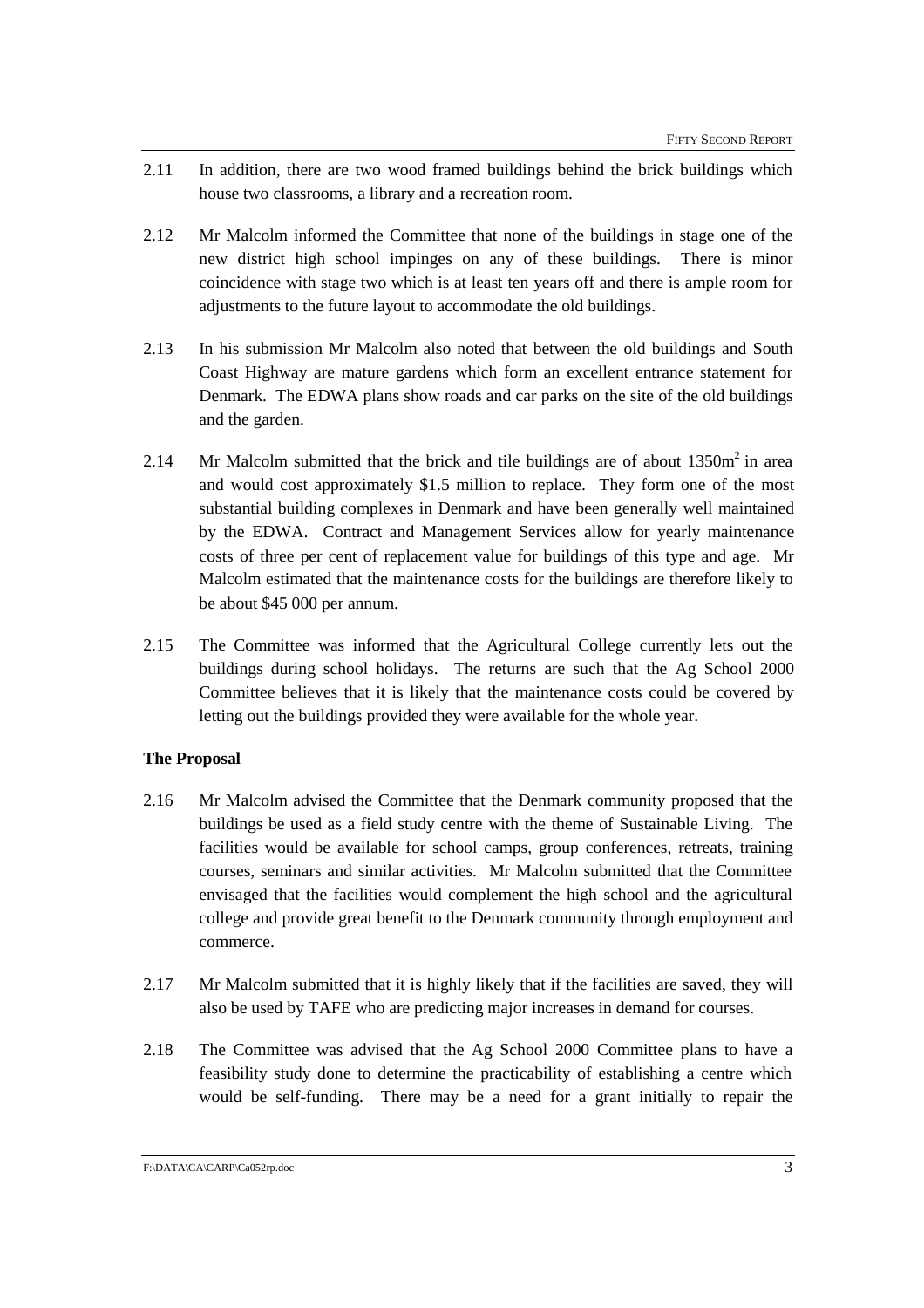buildings. It is hoped that the heritage status of the buildings will be sufficient to attract a grant from the Lotteries Commission.

## **The Feasibility Study**

- 2.19 Mr Malcolm informed the Committee that the feasibility study will report on the following matters:
	- definition and clarification of the vision, aims and strategy;
	- literature survey on similar centres;
	- assessment of the capability of the buildings and any work that is necessary to prepare them for the future use;
	- review of the activities appropriate to the centre and an assessment of the demand for the proposed services;
	- cost estimates for repairs, maintenance and running costs;
	- an estimate of income generation from the proposed centre; and
	- a management plan incorporating a proposed management structure.

## **Request**

2.20 Mr Malcolm informed the Committee that the Ag School 2000 Committee, the organisations which it represents and the persons who signed the petition to the Legislative Council would greatly appreciate the assistance of the Honourable Members in persuading the Minister for Education to retain the old Denmark Agricultural College buildings for possible use as a Centre for Sustainable Living.

# **3 PROCEEDINGS IN THE LEGISLATIVE COUNCIL – QUESTION TIME, TUESDAY NOVEMBER 16 1999**

- 3.1 On Tuesday November 16 1999 Hon John Cowdell MLC asked a number of questions concerning matters raised in the petition to the Leader of the House, Hon Norman Moore MLC, representing the Minister for Education.
- 3.2 Hon Norman Moore MLC told the House that "The Heritage Council of Western Australia has considered the Denmark Agricultural College buildings for placement on the state register of heritage places. A heritage assessment was prepared and it was decided that the buildings do not have sufficient cultural heritage significance at the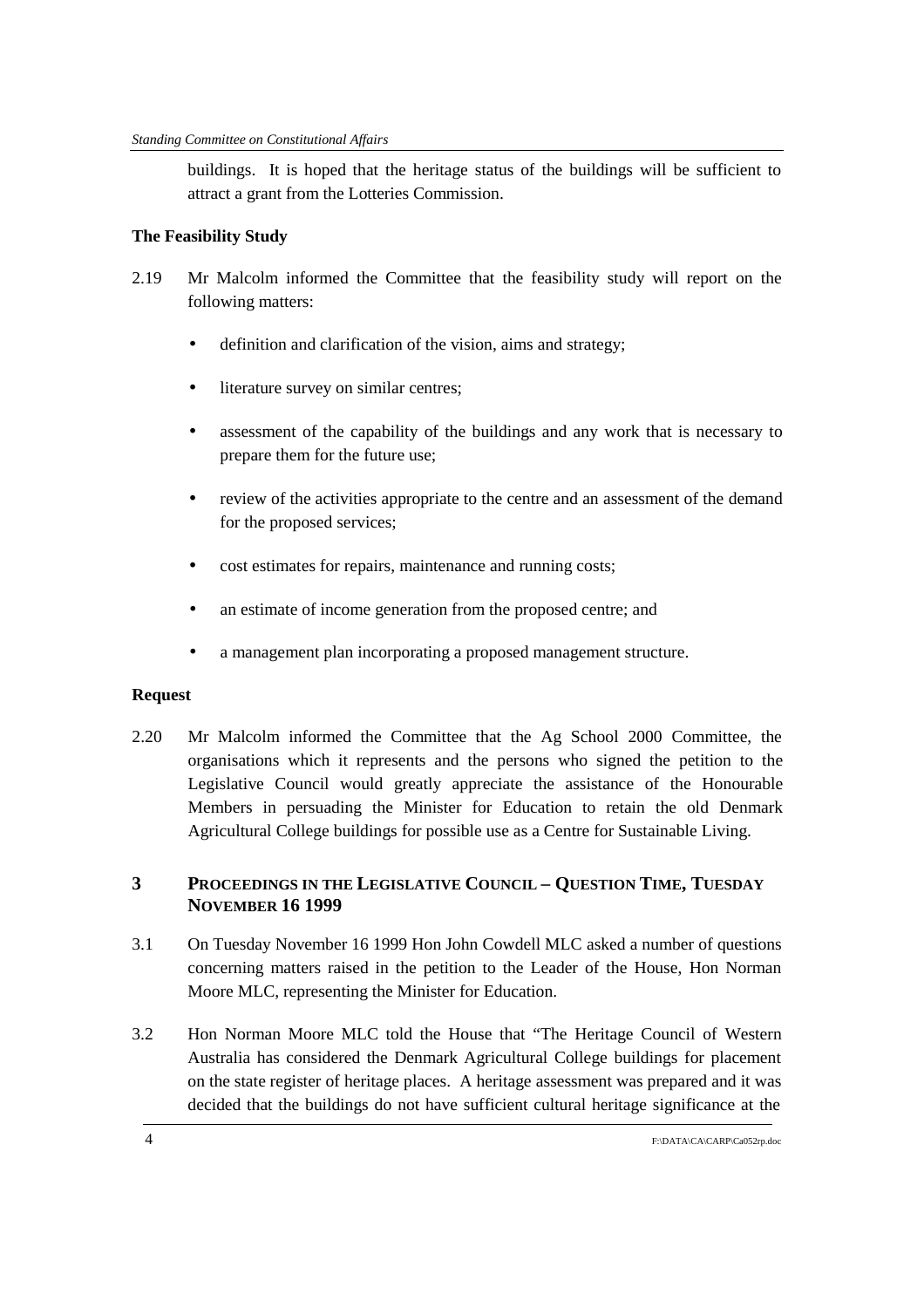state level. Therefore, they have not been recommended for entry of the register of heritage places."

- 3.3 Hon Norman Moore MLC also told the House that "The decision to relocate the school and buildings has largely been due to the buildings having reached the end of their economic life. The Shire of Denmark acknowledged that when discussions were held regarding the future of the present school. The decision to build at a new location and demolish the existing buildings has also been endorsed by the Denmark Parents and Citizens Association, the staff of the Denmark Agricultural College and Denmark District High School and members of the Denmark Agricultural Advisory Council."<sup>2</sup>
- 3.4 Hon John Cowdell MLC also asked about the income currently derived from the letting of the accommodation. Hon Norman Moore MLC answered that "In the past 12 months, the facilities have been let to community-based organisations for a financial return of approximately \$8 000."3
- 3.5 When asked what income could be derived from the letting of the facilities on a yearround basis, Hon Norman Moore MLC told the House that "Given their poor state of repair and that only irregular access has been sought previously, annual revenue from letting these premises on a year-round basis would be low. Furthermore, the new school facilities will be available for similar use and this will undoubtably impact upon requests for access to the old accommodation."4
- 3.6 When asked "Is it still the minister's intention to cause these buildings to be demolished by June of next year for the purpose of building a driveway and bus bays?" Hon Norman Moore MLC replied "It is intended to demolish the buildings upon the completion of the new facilities as they have reached the end of their economic life. However, the site will not be used for a driveway and bus bays. This part of the site will be required for additions to the school in the future."<sup>5</sup>

## **4 SITE VISIT**

4.1 On February 15 2000 the Committee conducted a site visit to the Denmark Agricultural School and met with a number of the petitioners.

 $\mathbf{1}$ <sup>1</sup> *Parliamentary Debates (WA) (Hansard) Thirty-Fifth Parliament Third Session 1999*; Tuesday, November 16 1999, p 3055 <sup>2</sup> *Ibid.* <sup>3</sup> *Ibid*. <sup>4</sup> *Ibid.* <sup>5</sup> *Ibid.*

 $F:\text{DATA}\text{CACARP}\text{Ca}052r_p.\text{doc}$  5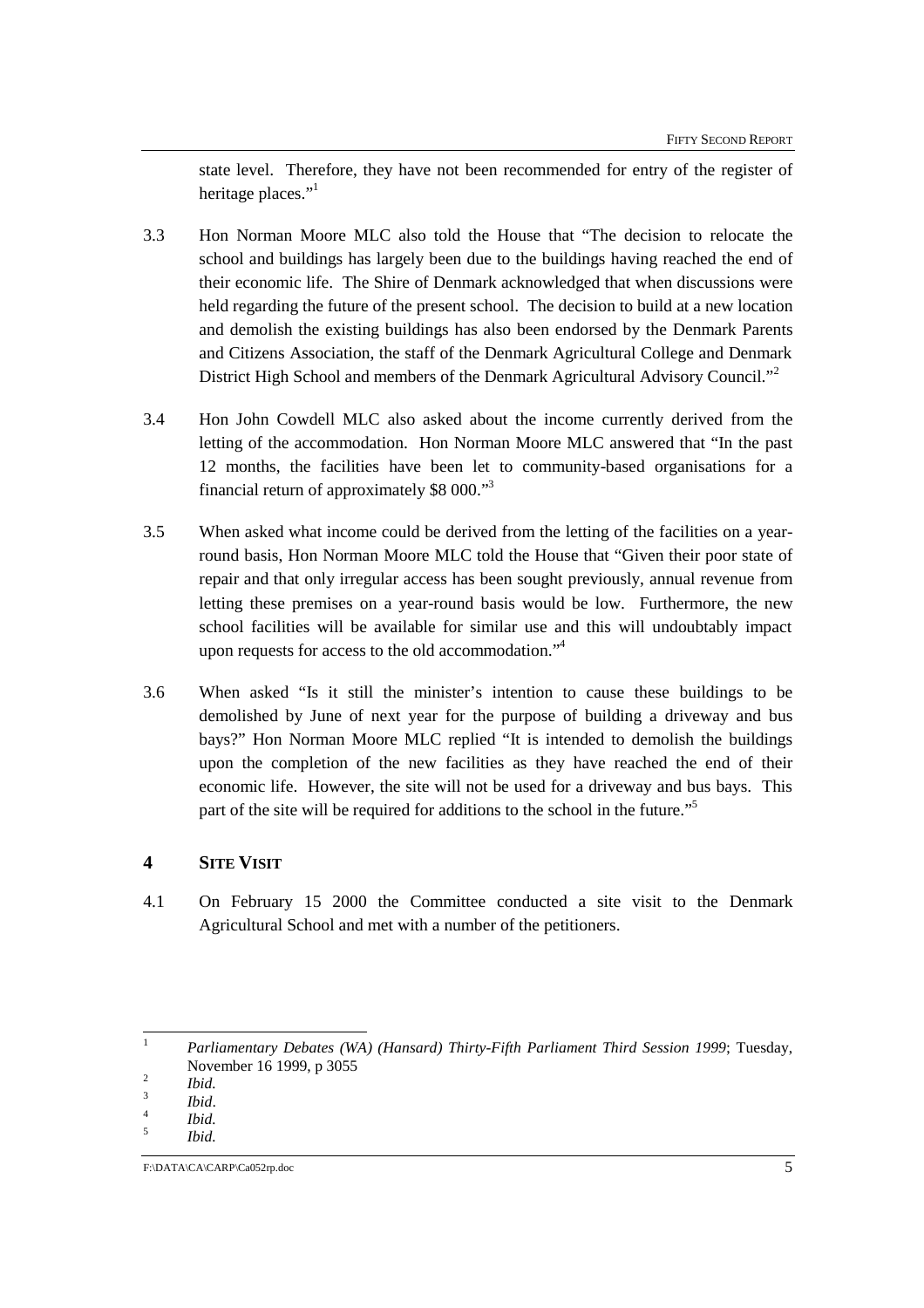4.2 The Committee spent approximately one hour at the site during which time the members took the opportunity to inspect the buildings the subject of the petition and the grounds of the Agricultural School.

# **5 HEARING**

- 5.1 As part of its investigations the Committee conducted a hearing into the matters raised in the petition. The hearing was conducted on February 15 2000 at the Denmark Recreational Centre.
- 5.2 The witnesses who attended the hearing were:
	- Mr Clive Malcolm, Convenor, Ag School 2000 Committee;
	- Mr John Maxwell, Design Representative for the Agricultural College proposal;
	- Mr Alan Carter, Assistant Co-ordinator, Green Skills Inc;
	- Mrs Enid Conochie, member of the Ag School 2000 Committee;
	- Mr Ian Conochie, principal petitioner and member of the Denmark Historical Society;
	- Mr Pascoe Durtanovich, resident of Denmark;
	- Mrs Pauline McHenry, resident of Denmark; and
	- Mr Denis Zlatnik, resident of Denmark.

# **Witness Number 1 – Mr Clive Malcolm**

- 5.3 Mr Malcolm addressed the Committee on behalf of the Ag School 2000 Committee which, he explained, was formed to represent the interests of 11 organisations in Denmark, all of which support retention of the old agricultural school buildings and their use as a Centre for the  $21<sup>st</sup>$  Century.
- 5.4 Mr Malcolm submitted that there was inadequate consultation by the EDWA with the general Denmark community and the Shire Council before the decision was made to demolish the old school. Immediately the decision became known, steps were taken by the Denmark Historical Society to determine whether the Heritage Council had been consulted as required by Government policy. The Committee was told that it had not and that the Historical Society made a formal referral.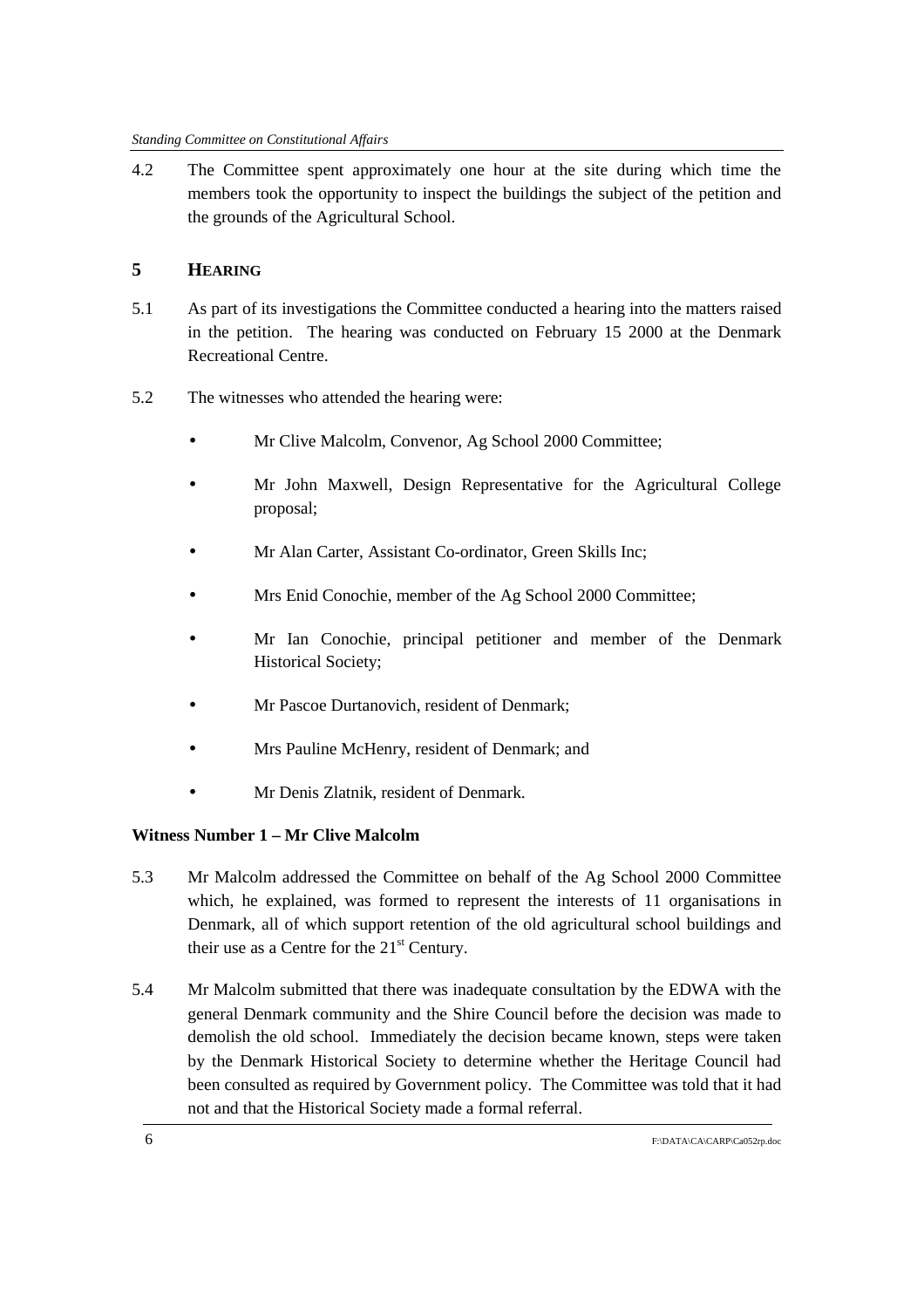- 5.5 The Committee was informed that as soon as the EDWA indicated that it would not save the building for its heritage value, the Denmark Historical Society formed a subcommittee with representation from other groups to press for retention. Following community consultation the Ag School 2000 Committee was formed and linked to the Denmark Education and Innovation Centre.
- 5.6 As part of his submission, Mr Malcolm tabled an assessment of the buildings conducted by Palassis Architects for the Heritage Council of Western Australia. The assessment contains a Statement of Significance which states that the Denmark Agricultural College has cultural heritage significance for the following reasons:
	- it represents the development of agricultural education in Western Australia and was the second purpose designed school of agriculture in the state;
	- the dormitory block is the oldest surviving student residential accommodation associated with a government school of agriculture in the state;
	- it provides a record of development of the school from a simple temporary facility to a large, sophisticated and varied agricultural centre and demonstrates changing attitudes to agriculture and education in the state; and
	- it contributes to the community of Denmark's sense of place and is valued by individuals who have lived, learnt and taught within it.
- 5.7 Mr Malcolm also tabled a report by a local builder and building designer, Mr John Maxwell, detailing the current condition of the buildings and the costs of restoration, possible modification and ongoing maintenance.
- 5.8 The report states that the buildings are in good general condition with no major structural cracking evident. The maintenance jobs that need attending to include painting, restumping part of the floor, and sealing roof leaks and damaged gutters. The report also states that the kitchen will need to be renovated to comply with current health regulations. The total cost estimate of works required to bring the buildings up to current regulation and maintenance requirements is \$218 000.
- 5.9 Mr Malcolm informed the Committee that the community had expressed a preference for the buildings to be used as a Centre for the  $21<sup>st</sup>$  Century. This would involve its use for school camps, small conferences, seminars, training courses, field work for university classes and courses by groups such as TAFE. The Committee was informed that a survey is currently being conducted on the demand for these services.

#### F:\DATA\CA\CARP\Ca052rp.doc 7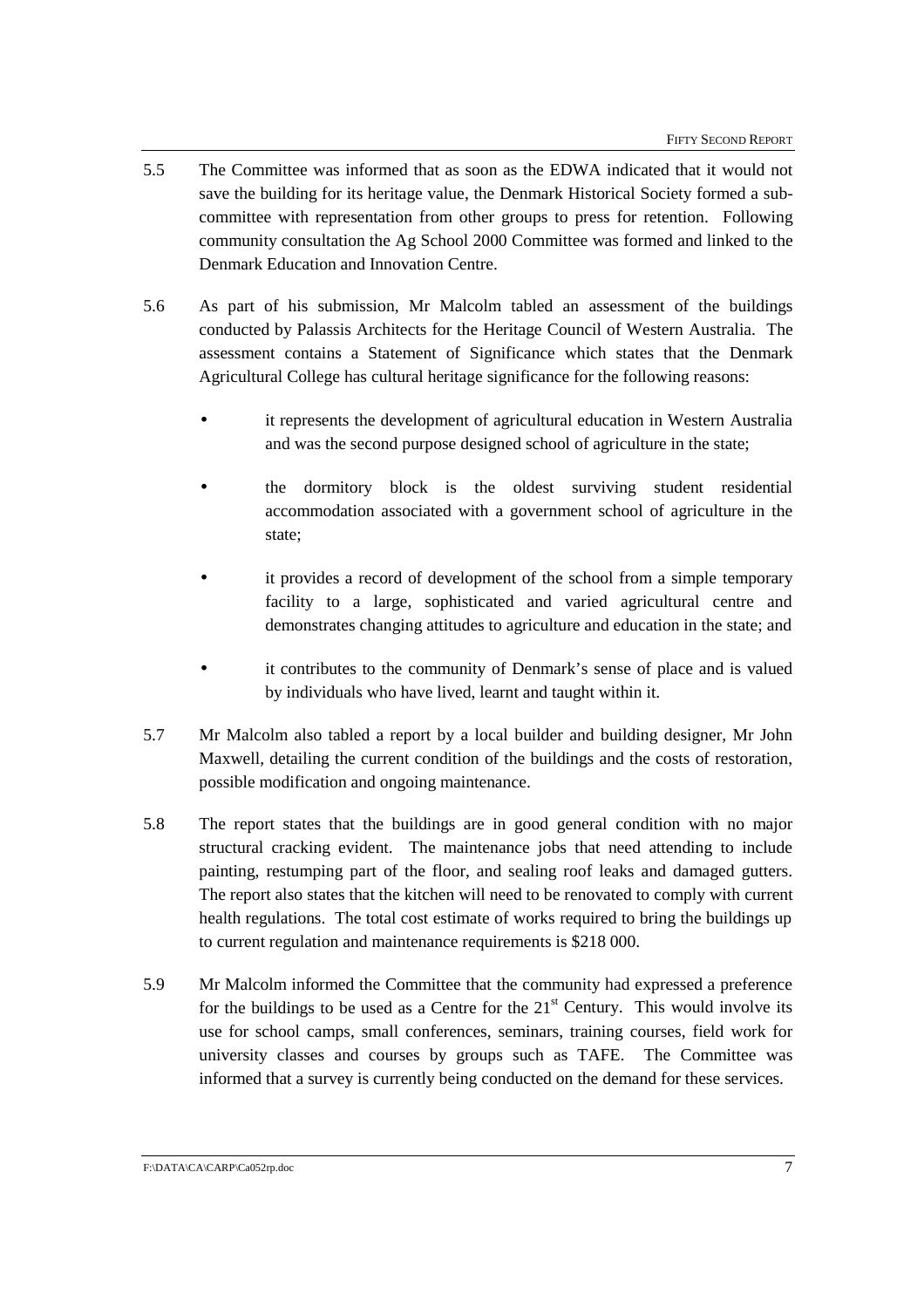- 5.10 As part of his submission, Mr Malcolm expressed the view that the "The juxtaposition of the old agricultural school, the new high school, the new Shire Administration Centre, the new Agricultural College and the various recreation facilities…creates a precinct with excellent potential for conferences, training exercises, educational activities and recreation events." He also submitted that "The closeness of the buildings to the new Shire Administration Centre poses the possibility of using the old agricultural school buildings for accommodation for groups which would hold meetings in the Council buildings. There would be flow-on benefits to the community."
- 5.11 Mr Malcolm concluded his submission by stating that the Ag School 2000 Committee believes there is a case for considering retaining the old Denmark Agricultural School buildings and using them for the purposes described.

## **Witness Number 2 – Mr John Maxwell**

- 5.12 Mr Maxwell referred the Committee to a report he had prepared for the buildings detailing their current condition and the costs of restoration, possible modification and ongoing maintenance. The report is discussed in paragraphs 5.7 and 5.8 of this report.
- 5.13 Mr Maxwell advised the Committee that he could find no major structural problems with the building. He admitted that one of his concerns prior to the inspection was the possibility of poor cooking, kitchen and ablution facilities, but on inspection he found them "…all in very good order." Mr Maxwell advised the Committee that "…the kitchen would need to be brought up to current health regulation requirements. The toilets and shower facilities are still in good order."
- 5.14 The Committee was advised by Mr Maxwell that if the buildings were to be converted to some useful means, even with existing toilet facilities as they are, it could cater for 400 males and 100 females.
- 5.15 Mr Maxwell informed the Committee that maintenance is required on the building and that "…bringing the building up to current regulation standards and from a maintenance point of view would entail spending in the region of \$218 000." Mr Maxwell also told the Committee that "…to demolish the buildings, considering that there are some salvageable materials, would probably still cost in the region of \$50 000."

## **Witness Number 3 – Mr Alan Carter**

5.16 Mr Carter spoke to the Committee about Green Skills Inc. and the roles in which he, as its representative, appeared before the Committee.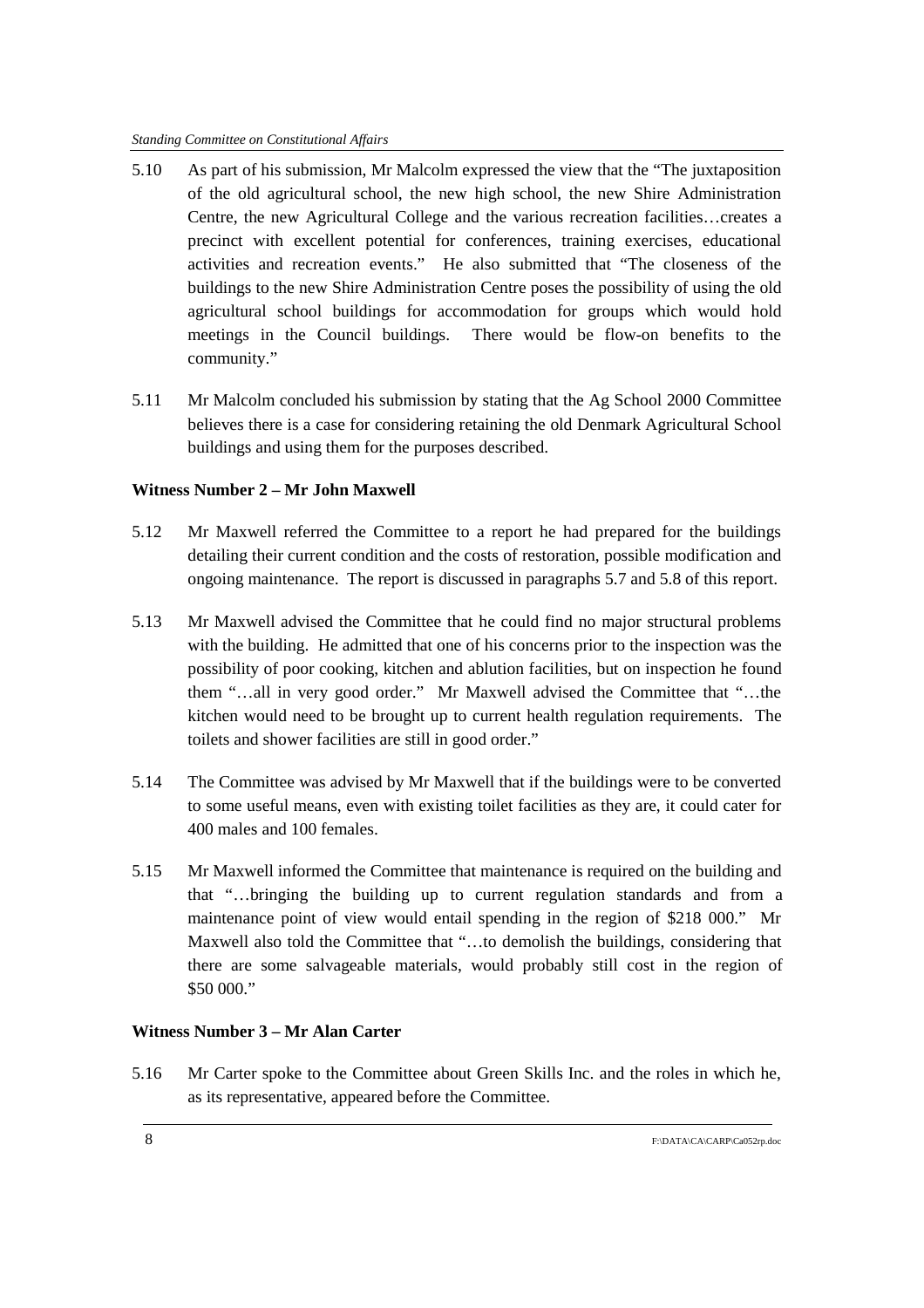- 5.17 Mr Carter tabled a written submission which explained that Green Skills Inc. is a member of the Denmark Education and Innovation Centre and its Ag School 2000 Committee. The submission also advised the Committee that Green Skills Inc. is the consultant responsible for the conduct of a Feasibility Study into alternative uses for the Denmark Agricultural College buildings.
- 5.18 The Terms of Reference for the Feasibility Study are for Green Skills Inc. to consider the following issues:
	- a definition and clarification of the vision (to retain the buildings and use them for the promotion of community education and innovation for sustainable living), aims and strategies;
	- a literature survey on similar centres;
	- an assessment of the capability of the buildings and grounds and any work that is necessary to prepare them for possible future use, including an examination of how the existing buildings will 'fit in' with the new Denmark High School from an aesthetic and practical perspective together with the issue of vehicle access and parking;
	- cost estimates for repairs, maintenance and running costs;
	- a review of the activities appropriate to the Centre and an assessment of the demand for the proposed services;
	- an estimate of income generation from the proposed centre; and
	- a management plan, incorporating proposed management structure and an outline of a business plan.
- 5.19 The submission states that "Funding of \$7 500 for the Feasibility Study has been obtained from the WA Department of Commerce and Trade, the Great Southern Development Commission and the WA Department of Training."
- 5.20 The submission also states that it was agreed that the Feasibility Study should proceed as soon as possible to enable an alternative strategy to be presented to the EDWA before the final decision on the future of the buildings is made. The Committee was advised that work has been under way since early in the New Year and that it is proposed that the final report will be available for release in early March 2000.
- 5.21 In the submission he tabled at the hearing, Mr Carter informed the Committee that as part of the Feasibility Study, a questionnaire had been sent to a large number of

F:\DATA\CA\CARP\Ca052rp.doc 9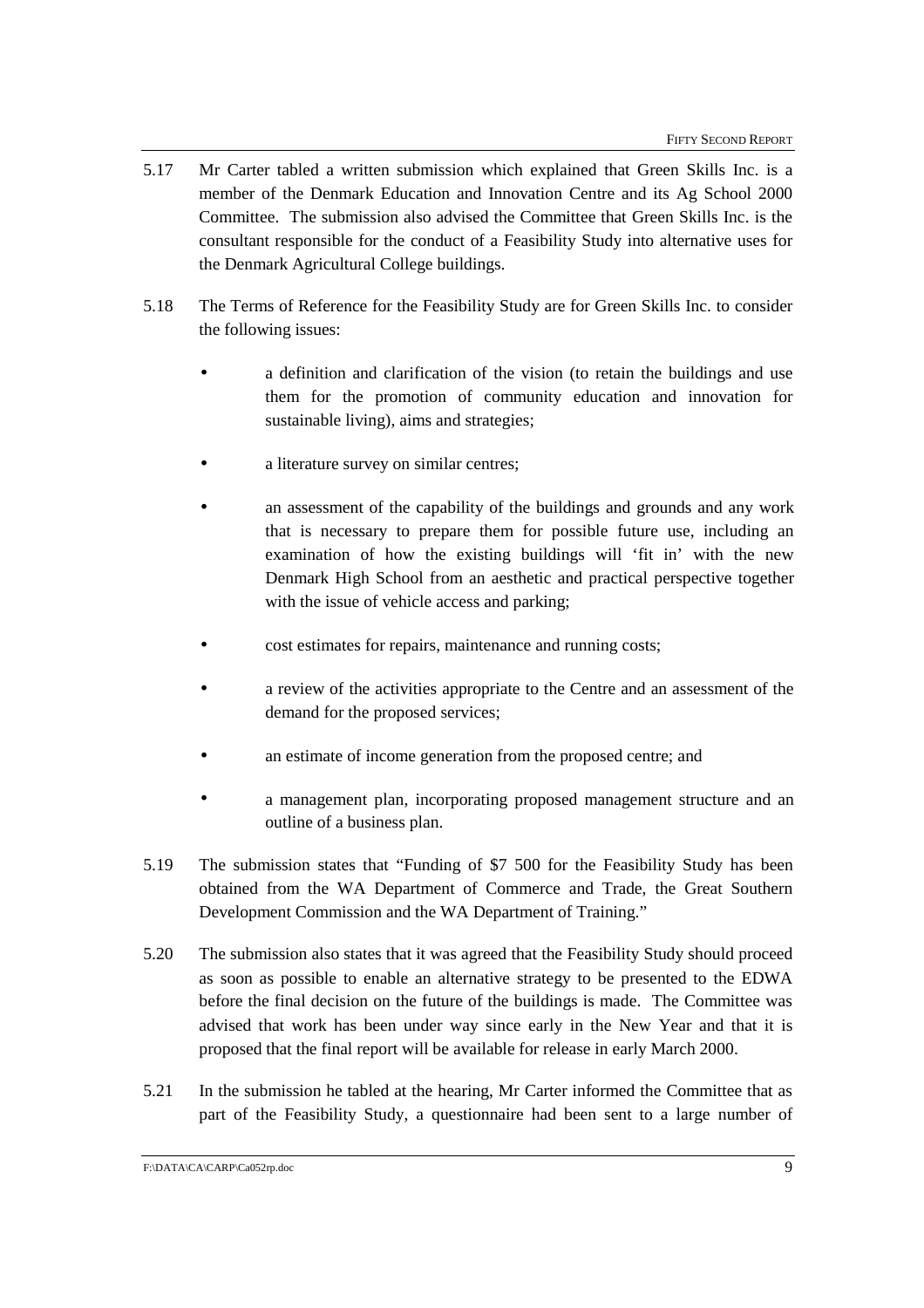schools, environment and recreation groups to gauge support for the proposed Centre for the Twenty-First Century. Mr Carter advised that general feedback had been very positive and they had received strong support for the idea of environmental education in the field.

- 5.22 Mr Carter's submission also stated that there are substantial economic benefits for the Denmark community if the buildings were retained and the Centre for the Twenty-First Century established. Mr Carter submitted that the Centre will be a direct employer of approximately ten people with a multiplier effect into the Denmark business community. In addition, there will be a flow on effect to the tourist and hospitality industry in Denmark and on the south coast.
- 5.23 Mr Carter told the Committee that "…the role of the Feasibility Study is to correct the lack of proper process that was undertaken by the Education Department. We feel that there was not proper consideration of the issues. Certainly,…the Minister's response to questions tends to bear that out in the Legislative Council."
- 5.24 Mr Carter referred to a meeting he had with officials from the EDWA and stated "That meeting confirmed my belief to which I referred earlier that they have not properly investigated the issues." Mr Carter also stated that "It seems that they made a decision and proceeded without properly investigating the issues that are involved. Certainly we feel that they were lacking in consultation with the community."

## **Witness Number 4 - Mrs Enid Conochie**

- 5.25 Mrs Conochie advised the Committee that she took responsibility for organising the petition. She spent two sessions in the street collecting signatures, and found people very willing to sign. Mrs Conochie told the Committee that in most cases people "…expressed indignation at the planned demolition which was regarded as a waste of a valuable resource; that is the potential destruction of what is commonly regarded as the best of Denmark's built heritage, and a loss to residents and visitors of part of the town's attractive eastern entrance."
- 5.26 Mrs Conochie expressed the view that the response "…left no doubt that there is firm and widespread community support for retention, with the only condition expressed by signatories being that it should not be at too much cost to the Shire Council."

## **Witness Number 5– Mr Ian Conochie**

5.27 Mr Conochie commenced his address by outlining to the Committee a number of examples where successive governments had donated buildings and land in the Shire of Denmark for public use where those buildings and land were no longer required.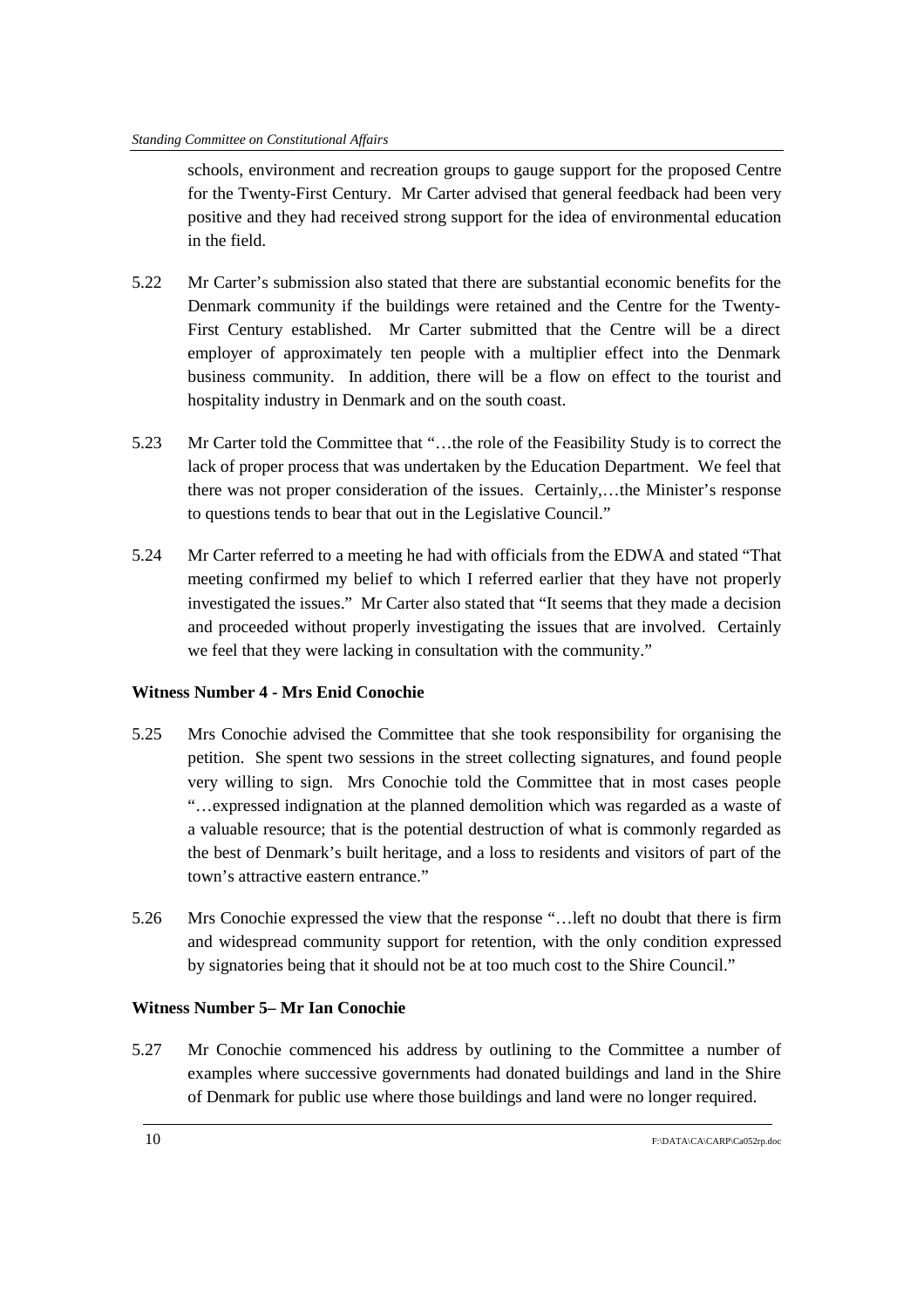- 5.28 Mr Conochie told the Committee that it should be noted that because the buildings were built to standard designs used throughout the state, not one of them is ever likely to be listed for heritage value at state level. Mr Conochie went on to say that "They have nevertheless been greatly appreciated by the Denmark community and have been put to good use."
- 5.29 Mr Conochie then addressed the specific issues raised in the petition with respect to the Denmark Agricultural College and stated that "Now, when one of the most significant public buildings in Denmark, the only one built in brick and tile, is coming to the end of its use by the Education Department of Western Australia, rather than carrying on the tradition of donating unused buildings to the community, the current Minister for Education has determined that it be demolished."
- 5.30 Mr Conochie expressed concern that it will cost the government many thousands of dollars to effect the demolition. He was also concerned that in making the decision to demolish the buildings, the Minister is denying the people of Denmark their first opportunity to gain a very substantial pair of buildings for community use.
- 5.31 Mr Conochie submitted that "The Minister justifies his position to demolish the buildings on the fact that they are not listed as being of state heritage value. We submit that this is not relevant." Mr Conochie referred to the examples he gave at the commencement of his address where governments had donated buildings and land in the Shire of Denmark for public use, and stated that they had not been heritage listed at a state level.
- 5.32 The Committee was told that "As a result of its history, first as a mill town and later as a service centre for low income farmers, Denmark has never had the substantial government buildings found in more prosperous towns, which now benefit from some of those buildings being donated to the community." He went on to say "The impending closure of the old agricultural college buildings represents the first opportunity for Denmark to gain such a public asset. Is this opportunity to be dashed without the people of Denmark being consulted?"
- 5.33 Mr Conochie told the Committee that the Denmark Historical Society sees the old agricultural buildings as having played a very big part in the history of the Shire of Denmark and the State of Western Australia for over half a century. He submitted that with knowledge and skills acquired from the college, farmers throughout the south west have over the years contributed greatly to the State's economy. He also submitted that "In our estimation, the buildings…are of unique visual, historical, and cultural value to the people of Denmark."
- 5.34 Mr Conochie also told the Committee that the Denmark Historical Society considers that noting that past donations of small buildings have been put to good use by the

F:\DATA\CA\CARP\Ca052rp.doc 11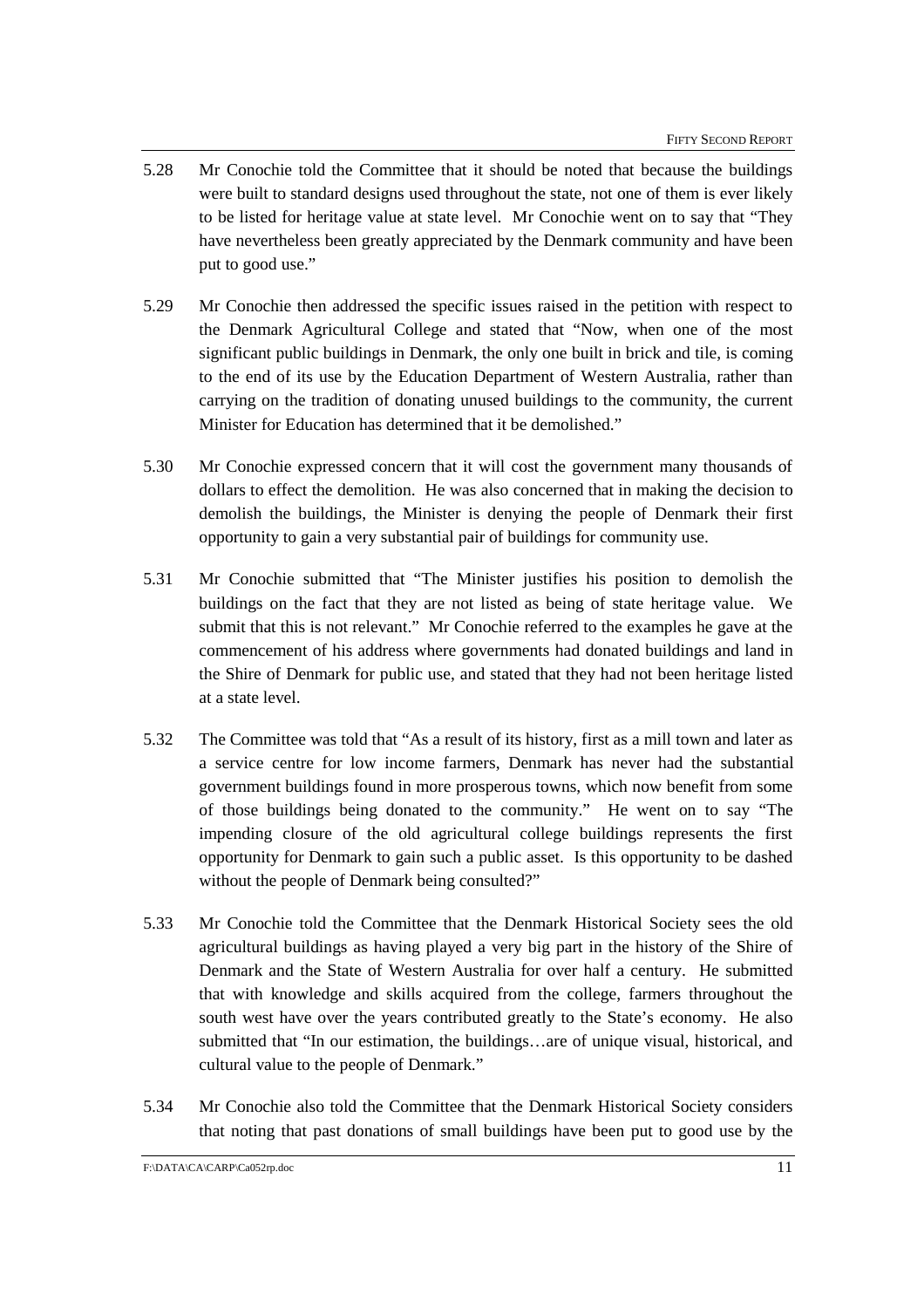local community, and taking into account Denmark's popularity as a resort and its rapidly growing population, there would be no difficulty in finding viable educational and cultural uses for the old agricultural college buildings should they be retained.

5.35 Mr Conochie concluded his address by requesting, on behalf of the Denmark Historical Society, that the government modifies its plans for the second stage of the Denmark High School and donates the old agricultural college buildings, together with a suitable area of land, to the Shire of Denmark for community purposes.

## **Witness Number 6 - Mr Pascoe Durtanovich**

- 5.36 Mr Durtanovich informed the Committee that he was appearing before it as a ratepayer of the Shire of Denmark and wanted to raise two issues of concern he had regarding the possible retention of the buildings.
- 5.37 Mr Durtanovich stated that "Obviously, a facility of that type anywhere in the shire is of benefit to the community. I am concerned at the impost that may end up on the local council as a result of the ongoing maintenance of the facility…"
- 5.38 His second concern related to the access situation in the area. Mr Durtanovich said that "Already some concerns have been expressed about the conflict of vehicular and pedestrian access to the new high school, and the problems associated with the highway there."
- 5.39 Mr Durtanovich concluded his submission by stating that "In this process, as a ratepayer I would not like to see a facility of this type impact on the rates throughout the local shire. If some arrangements were made so that there was no cost to the local council, as a ratepayer I would not have a great problem with the facility."

#### **Witness Number 7 - Mrs Pauline McHenry**

- 5.40 Mrs McHenry informed the Committee that her attitude to the buildings was different from the other witnesses, and that her ideas "could be an adjunct to the vision that everyone has of its being used for camps." Mrs McHenry told the Committee that she was very aware of the costs involved in camps and the organisation that goes into running them.
- 5.41 Mrs McHenry suggested that the buildings could be used to house the tourist bureau, the town museum, or a museum to promote the buildings as the former agricultural school. She also suggested that the buildings could be used to run TAFE courses.
- 5.42 As part of her submission, Mrs McHenry stated that income for the facility could come from the tourist bureau by way of commissions, booking fees and the museum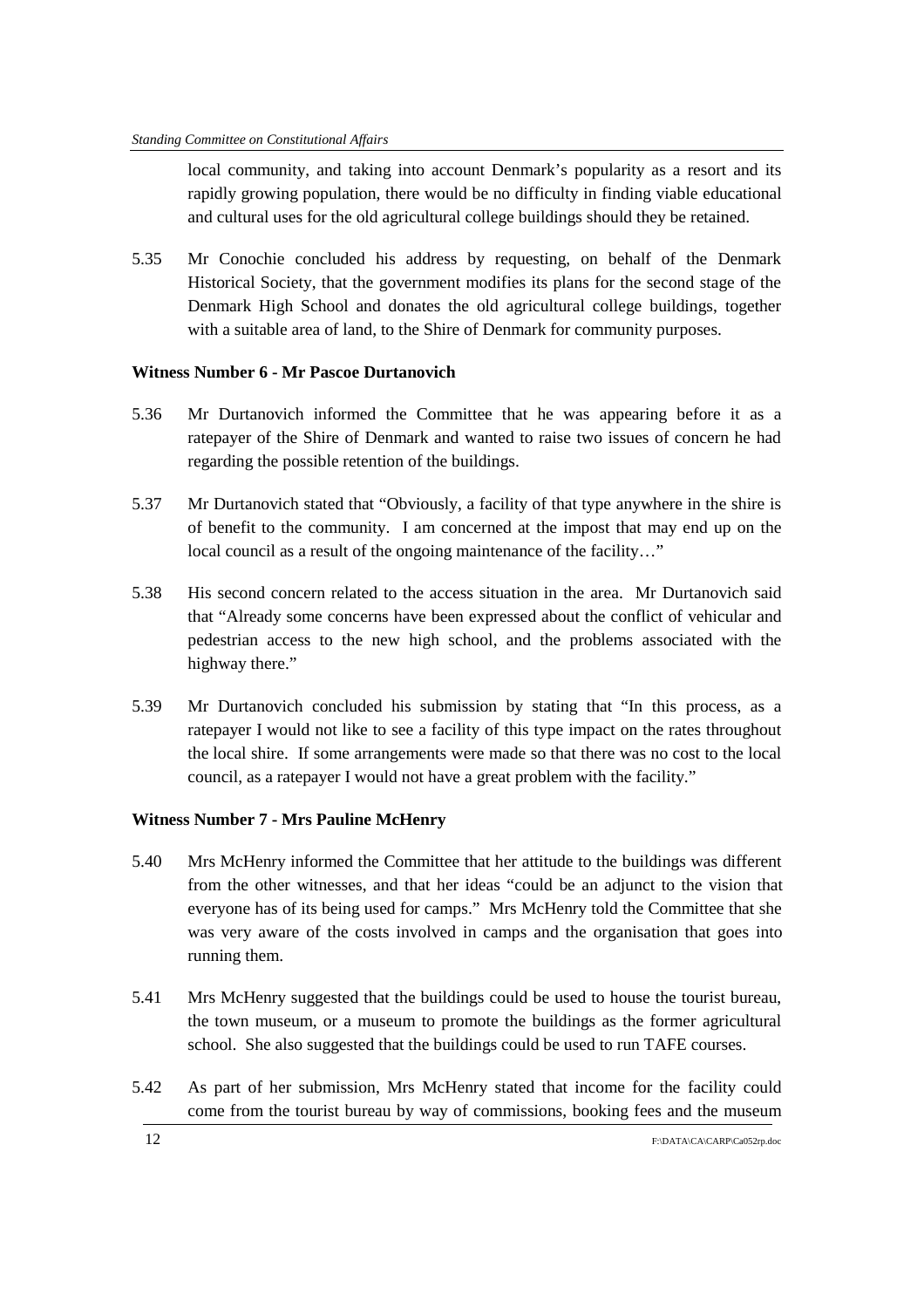entrance fees. The kitchen could be utilised as a coffee shop in conjunction with a craft shop run by the tourist bureau which could also organise bookings and fares.

## **Witness Number 8 - Mr Denis Zlatnik**

- 5.43 Mr Zlatnik informed the Committee that he had helped to collect signatures on the petition and had encountered the various opinions of people who either signed or eventually refused to sign the petition. He said he was "rather surprised at the wholehearted support I received." Mr Zlatnik also told the Committee that many people indicated that they were "…surprised at this move by the Education Department in the pending demolition of the building."
- 5.44 Mr Zlatnik told the Committee that "Neither the state government as a whole nor this community, in particular, is so affluent as to be wasteful to throw this asset down the drain, no matter to what purpose it will be dedicated. That was stressed to me from many quarters as I went along."

## **6 FURTHER WRITTEN SUBMISSIONS**

- 6.1 The Committee received a number of further written submissions from members of the Denmark community at the close of the hearing. Submissions in support of retaining the Denmark Agricultural School buildings were received from:
	- the Denmark Branch of the Country Women's Association;
	- the Denmark Shire Ratepayers and Residents Association, Inc.;
	- the members of Denmark Artists Incorporated;
	- the members of Denmark Village Theatre Inc.;
	- the Convenor of the Denmark Education and Innovation Centre Inc.; and
	- the Executive Officer, Great Southern Area Consultative Committee.
- 6.2 The Committee also received a written submission from the Denmark Shire President, Cr Colleen Donnelly, in which she outlined some concerns regarding the long term financial impact on the community and ratepayers of the Shire of Denmark.
- 6.3 Cr Donnelly submitted that she would not support the retention of the buildings unless she was fully convinced that the ratepayers of Denmark would not have to fund the proposed project in any way. She also submitted that while the cost of managing, promoting and maintaining the building may be identified in the current feasibility study, the long term viability and management must be considered.

 $F:\text{DATA}\text{CACARP}\text{Ca}052r_p.\text{doc}$  13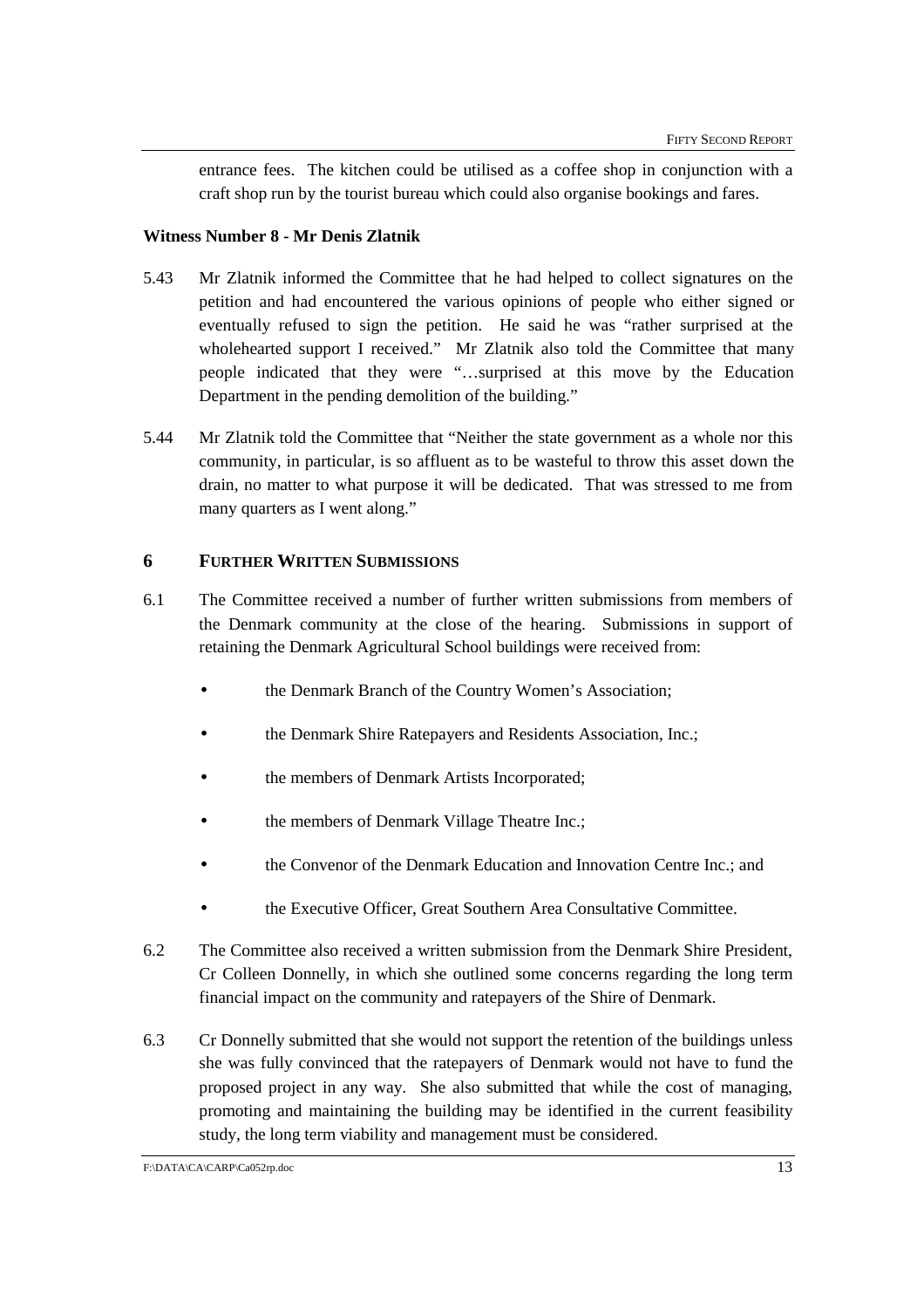6.4 Cr Donnelly further submitted that "…my responsibility to the Denmark community encompasses ALL of its residents and ratepayers, not only those who choose to sign a petition before exploring the issue to achieve a practical and affordable solution."

## **7 LETTER FROM THE MINISTER FOR HERITAGE**

- 7.1 Prior to visiting Denmark, the Committee wrote to the Minister for Heritage advising him that it was conducting a site visit and hearing in the town and inviting him or a member of the ministry to attend. The Minister did not attend the hearing, however the Committee received a letter from him dated February 17 2000 offering information on the issues raised by the petition.
- 7.2 In his letter the Minister stated that he was advised by the Heritage Council of Western Australia that the Denmark Agricultural School was considered as part of the Government Heritage Property Disposal Process (GHPDP). This process involves a Government agency referring a place to the Heritage Council to determine if it has cultural heritage significance before it is disposed of through sale, transfer, vesting, relocation or demolition.
- 7.3 In his letter the Minister expressed his understanding that the Denmark Agricultural School was referred by the EDWA under the provisions of the GHPDP and it was determined in May 1999 by the Register Committee of the Heritage Council:
	- that the place not be recommended to the Heritage Council for entry in the State Register of Heritage Places as it did not meet the threshold for registration;
	- the Committee recognised that the place has cultural significance for the local community and that interpretation was an important issue to be considered; and
	- the Committee would like to see the dormitory, a soundly designed and constructed example of post-war architecture, retained and incorporated into the redevelopment.
- 7.4 The Minister also informed the Committee that he was advised that the Denmark Agricultural School was entered in the Shire of Denmark's Municipal Inventory in April 1999 with a recommendation to retain and conserve the place if possible.
- 7.5 The Minister concluded by stating that "My understanding is that this is an issue related to the local community's interest and not a State heritage issue."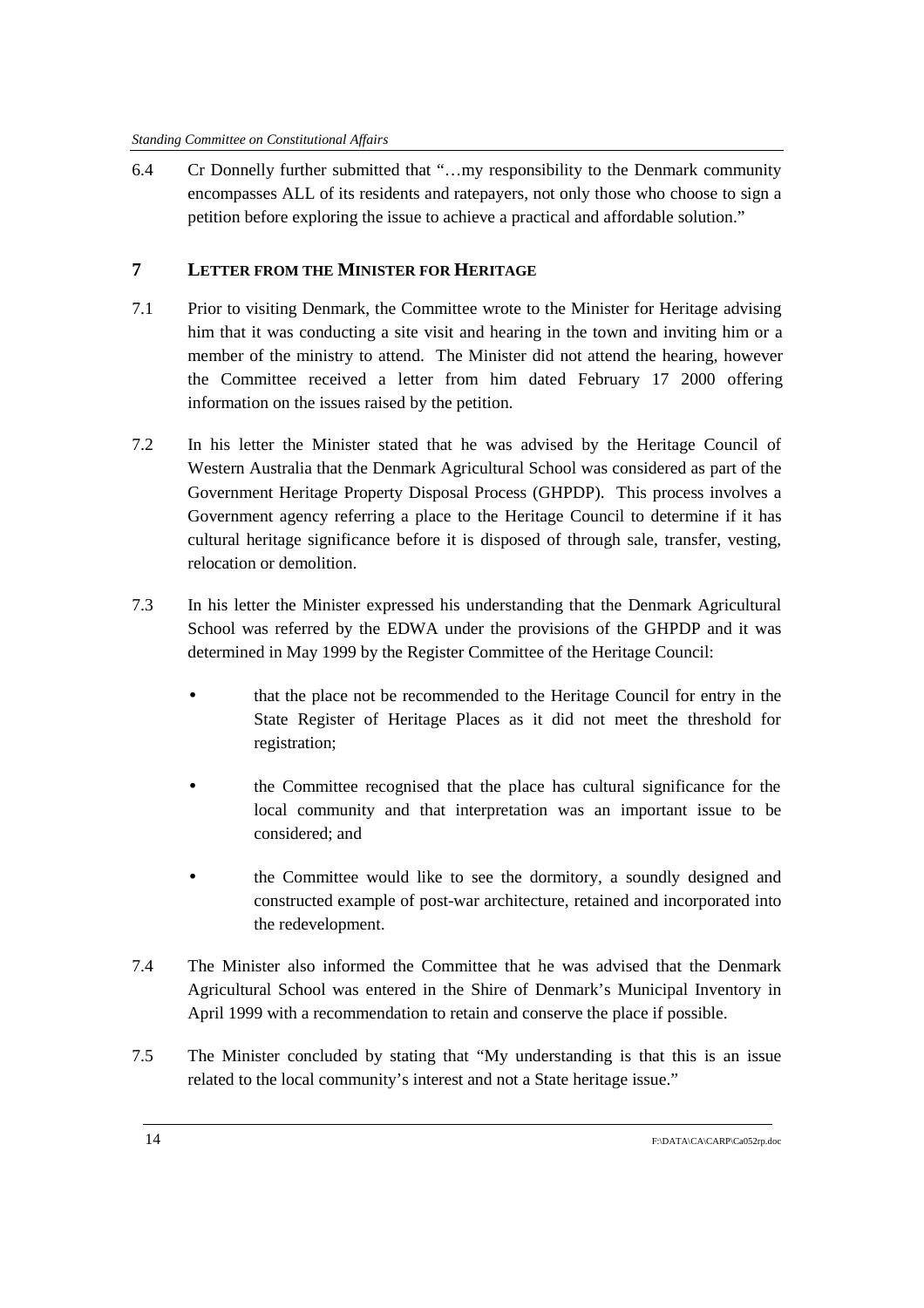## **8 LETTER FROM THE MINISTER FOR EDUCATION**

- 8.1 On March 13 2000 the Committee wrote to the Minister for Education informing him that the Committee is inquiring into the petition and outlining the issues raised in the petition.
- 8.2 The Committee informed the Minister that community groups are undertaking a feasibility study into whether or not it is economically viable to retain the buildings. The Committee requested that the buildings not be demolished until it has had the opportunity to consider the feasibility study, reported to Parliament on the issue, and the responsible Minister has responded to the Committee's recommendations pursuant to Standing Order 337 of the Legislative Council.
- 8.3 The Committee received a reply from the Minister dated March 24 2000. The Minister informed the Committee that he was advised that the Education Department will defer the demolition of the buildings until the Committee has had the opportunity to gather further information and consider the future of the buildings.

# **9 SCOPING STUDY INTO THE ESTABLISHMENT OF THE CENTRE FOR THE TWENTY-FIRST CENTURY IN THE DENMARK AGRICULTURAL COLLEGE BUILDINGS**

- 9.1 On March 28 2000 the Committee received a copy of the Scoping Study into the Establishment of the Centre for the Twenty-First Century in the Denmark Agricultural College Buildings (the Scoping Study) from Mr Cameron Crowe, Convenor of the Denmark Education and Innovation Centre. The Scoping Study was prepared by Green Skills Inc. for the Denmark Education and Innovation Centre. The Committee had requested a copy of the completed Scoping Study at the hearing in Denmark in February 2000.
- 9.2 The Scoping Study states that the proposal to demolish the Denmark Agricultural College has received strong opposition in the Denmark community from a wide range of organisations and individuals. The Scoping Study was produced at the request of a number of those organisations in order to put forward a positive alternative to demolition.
- 9.3 The concept being proposed for the Centre for the Twenty-First Century incorporates five broad categories of activity:
	- camps for school groups with environmental education activities and courses;

#### $F:\text{DATA}\text{CACARP}\text{Ca}052r_p.\text{doc}$  15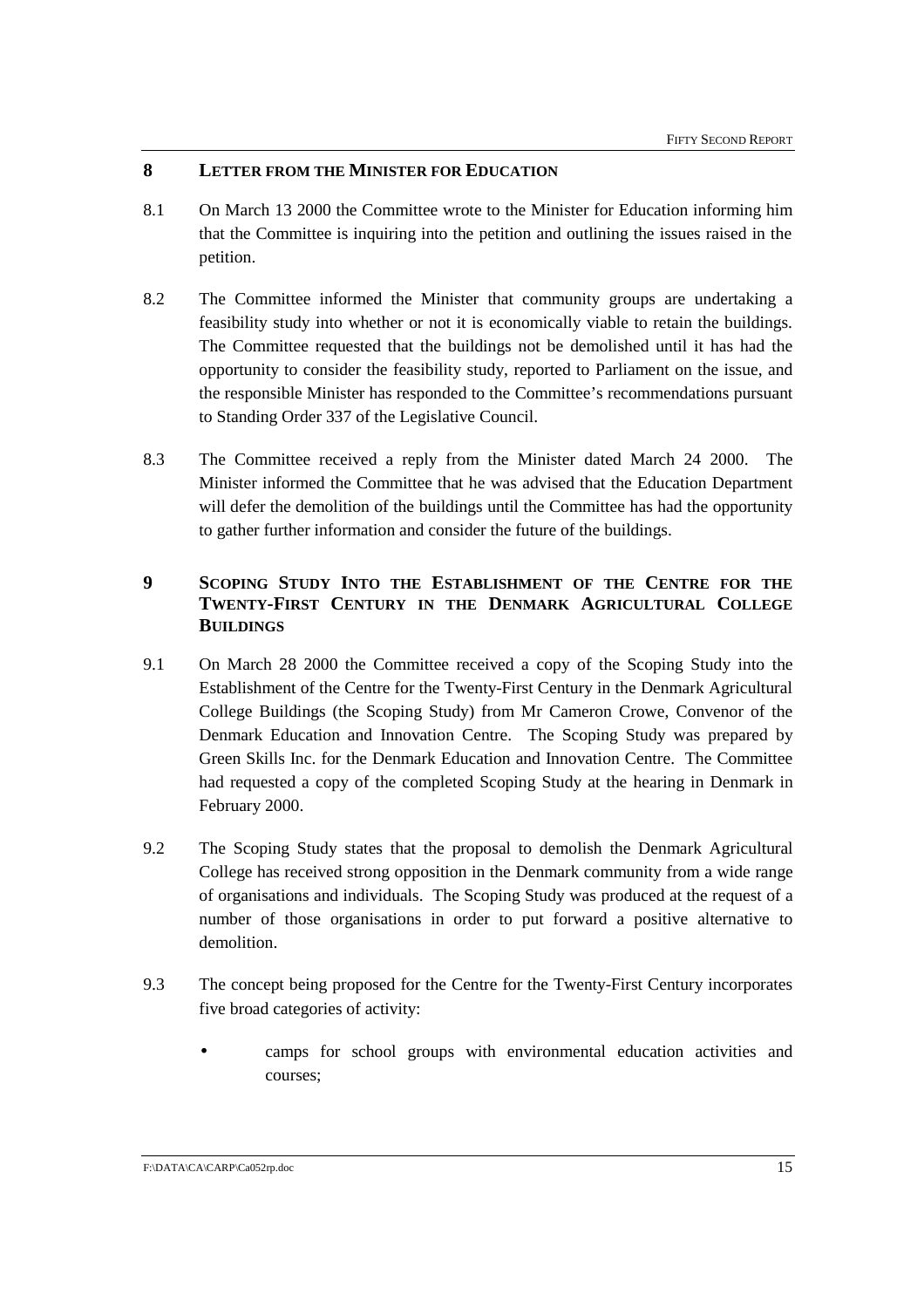- residential and non-residential courses about various aspects of sustainable living, including continuing education programs and university extension courses;
- small conferences and meetings (residential and non-residential);
- boarding accommodation for isolated students attending the Denmark High School; and
- office accommodation for community groups or government agencies.
- 9.4 The Scoping Study states that preliminary market research has indicated that there are excellent opportunities for the development of business in all of these categories. It states that the concept of a Centre for the Twenty-First Century has strong support and could provide the basis for a viable and independent business enterprise within three years. It concludes that detailed market research and the preparation of a Business Plan is justified.
- 9.5 The Scoping Study states that "It is anticipated that funding for further study would not be difficult to obtain, particularly if the Education Department gives in principle support to the concept."
- 9.6 The Scoping Study concludes that "In order to proceed further with detailed market research and the preparation of a Business Plan, the threat of demolition needs to be lifted and preferably the buildings need to be transferred to the National Trust to ensure their protection while the final concept is developed."

# **10 CONCLUSIONS**

- 10.1 The Committee believes that the long term financial viability and management of the proposed Centre for the Twenty-First Century in the Denmark agricultural college buildings is a key element in the decision whether to demolish or retain the buildings. The Committee believes that the Denmark agricultural college buildings should be retained only if they are not a financial burden on the community and ratepayers of the Shire of Denmark.
- 10.2 The Committee concludes that on the basis of the evidence presented to it there is good reason for placing a moratorium on the demolition of the Denmark agricultural school buildings until the end of this year to allow time for the Ag School 2000 Committee to negotiate with the Denmark Shire Council as to the long term financial viability of the project and to secure the Council's concurrence.